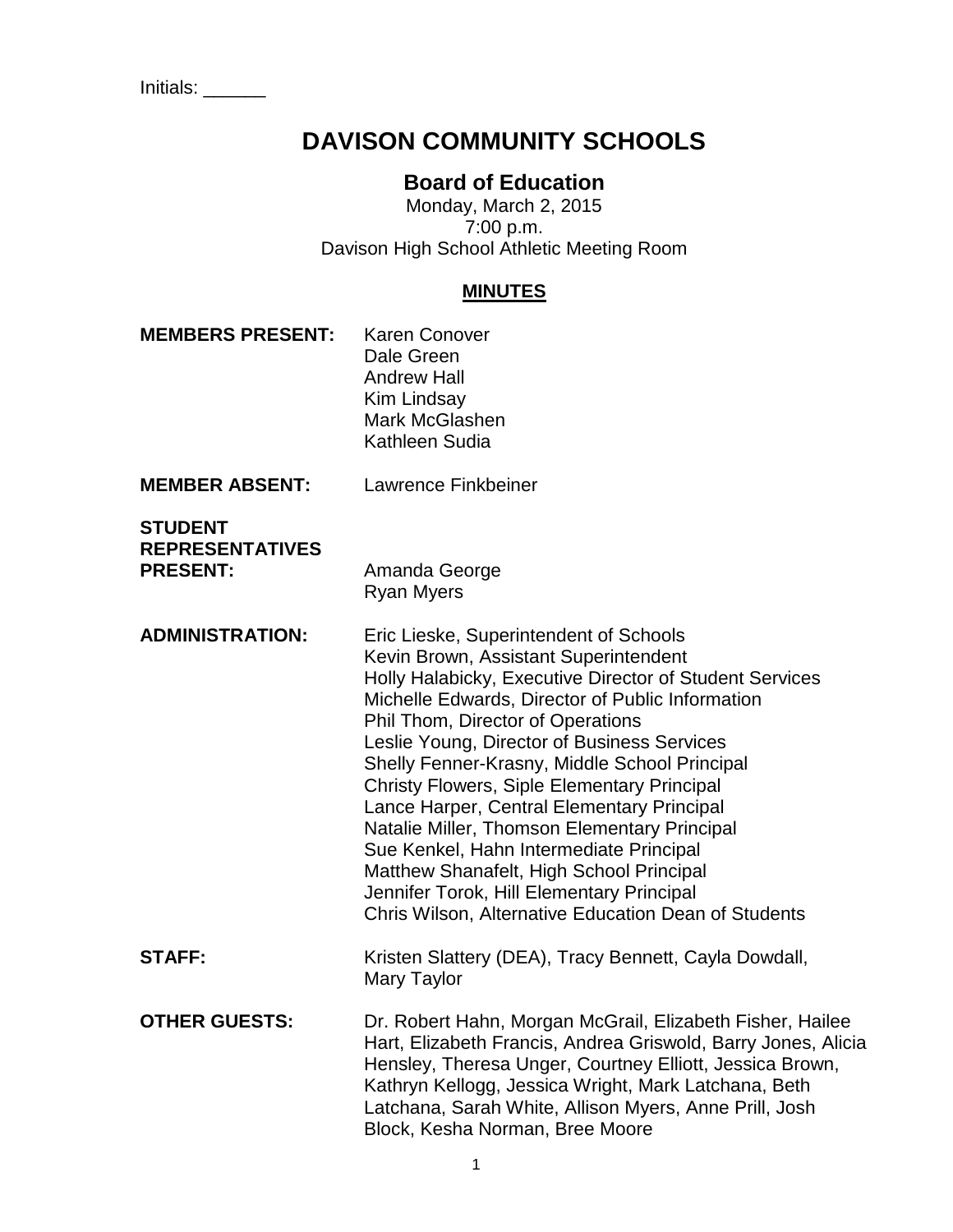Initials: March 2, 2015

## **ORDER OF BUSINESS:**

**CALL TO ORDER:** The regular meeting of the Davison Board of Education was called to order by President Kathleen Sudia at 7:00 pm in the Davison High School Athletic Meeting Room.

**PLEDGE OF ALLEGIANCE:** The pledge of allegiance was led by Davison Alternative Education Dean of Students Chris Wilson and members of the DAE Student Advisory Council.

**ROLL CALL:** Carri Vergison read the roll. Members present: Karen Conover, Dale Green, Andrew Hall, Kim Lindsay, Mark McGlashen and Kathleen Sudia. Member absent: Lawrence Finkbeiner. Student members present: Amanda George and Ryan Myers.

**APPROVAL OF AGENDA:** Moved by Karen Conover, supported by Dale Green, to approve the agenda as presented. The motion was carried with a vote of 6-yes, 0-no.

**APPROVAL OF CONSENT AGENDA:** Moved by Kim Lindsay, supported by Andrew Hall, to approve the consent agenda which included items 1-5 below:

- 1. **Approval of Minutes:** Approval of the open and closed session minutes for the previous regular meeting of February 2, 2015. Approval of the minutes for committee meetings held since the February 2, 2015 board meeting.
- 2. **Approval of Bills for Payment:** Approval of payment of the bills for February:

AP-Pooled Cash: General Fund, DCER Fund, DTV Fund, Food Service Fund, and Student Activity Fund  $$ 1,423,701.53$ 

- 3. **Treasurer's Report:** Approval of the Treasurer's Report for the month of February.
- 4. **Monthly Personnel Report:** Approval of personnel activity for the period of January 29 - February 25, 2015.
- 5. **Amendment of General Fund Budget:** Approval of the revision for the 2014/2015 General Fund Budget.

The motion was carried with a vote of 6-yes, 0-no.

#### **COMMUNICATIONS:**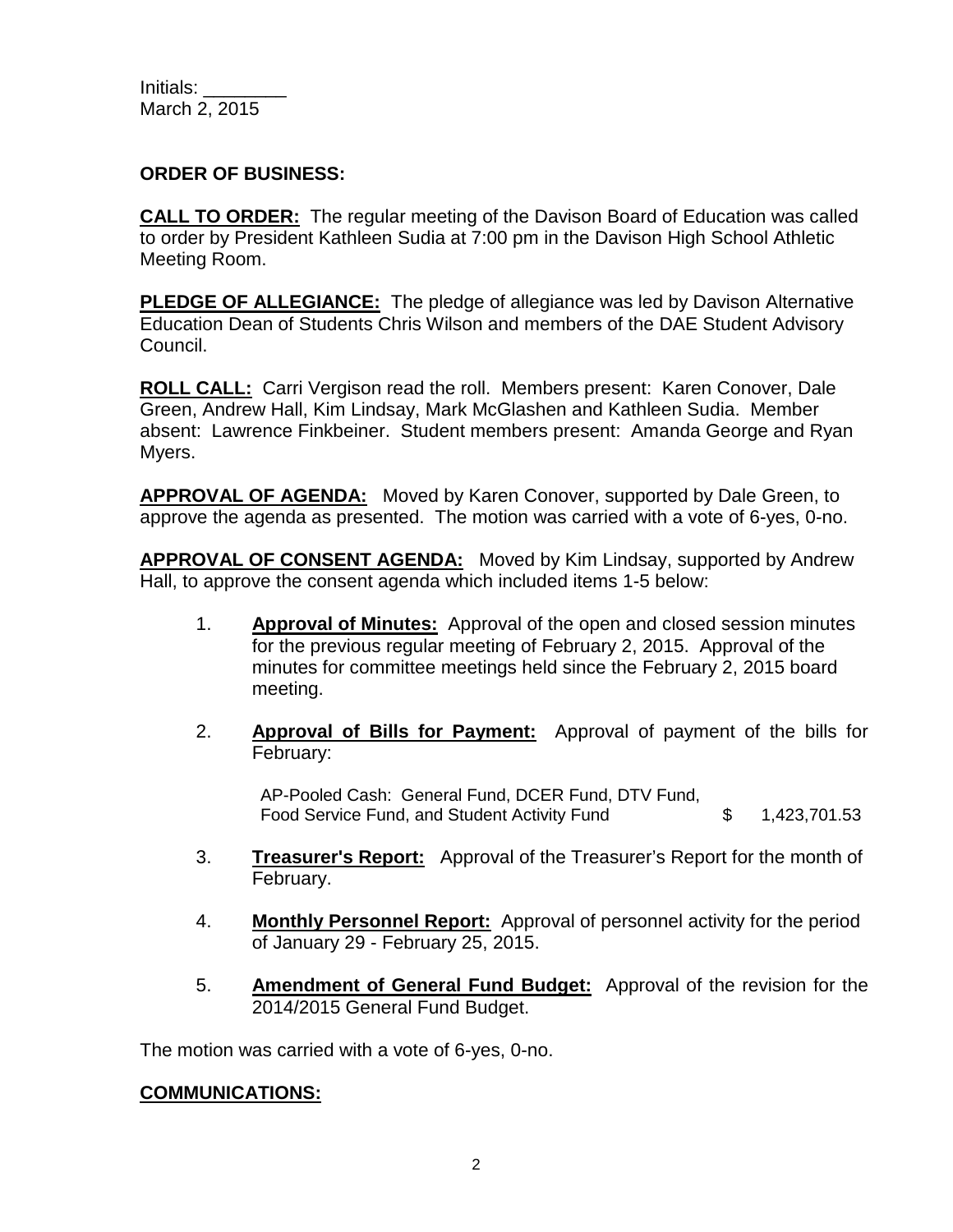Initials: \_\_\_\_\_\_\_\_ March 2, 2015

## **Special Presentations:**

• **Dual Enrollment Opportunities for Davison High School Students:** The Davison Community Schools have partnered with the University of Michigan Flint and Davison Township to provide Davison High School students a unique opportunity to earn college credit in U of M Flint environmental science courses that feature place based, hands on field study components at the Williams Nature Center in Davison Township. Assistant Superintendent Kevin Brown and former DCS Superintendent Dr. Robert Hahn, Coordinator of K-12 Projects at the U of M Flint, provided a brief presentation about this exciting opportunity for students.

**From the Public:** Visitors were welcomed and invited to address the Board. The following guests addressed the Board:

- Gates Elementary and Hahn Intermediate parent Barry Jones, on behalf of his wife Brenda and three children expressed their lack of support for Davison Community Schools moving toward a district-wide balanced calendar.
- Hill Elementary parent Courtney Elliott expressed her support of the District moving to a balanced calendar. As a Hill Elementary parent of two boys, she provided personal insight surrounding the many benefits of having children attend a balanced calendar school.
- Hill Elementary parent Anne Prill expressed her support of the District moving to a balanced calendar. As a Hill parent of one student and a teacher in another district, she provided her personal viewpoints and the many benefits of having her student attend Hill Elementary.
- Central Elementary and Davison Middle School parent Sarah White expressed her support of the District moving to a balanced calendar. As a former Hill Elementary parent, her student was moved to Central Elementary for the CAP Program, she shared her personal opinion regarding the balanced calendar and how much she and her family have had to adapt to the traditional school calendar this year. She hopes the district is able to move forward with the balanced calendar.
- Hahn Intermediate teacher Cayla Dowdall expressed her support of the District moving to a balanced calendar. She has been affiliated with Hill Elementary as a student volunteer, a Teacher Cadet while in high school and as a student teacher and substitute teacher while in college.
- Hill Elementary parent Jessica Brown expressed her support of the District moving to a balanced calendar. She and her husband are business owners and have found the schedule to be very suitable for her family.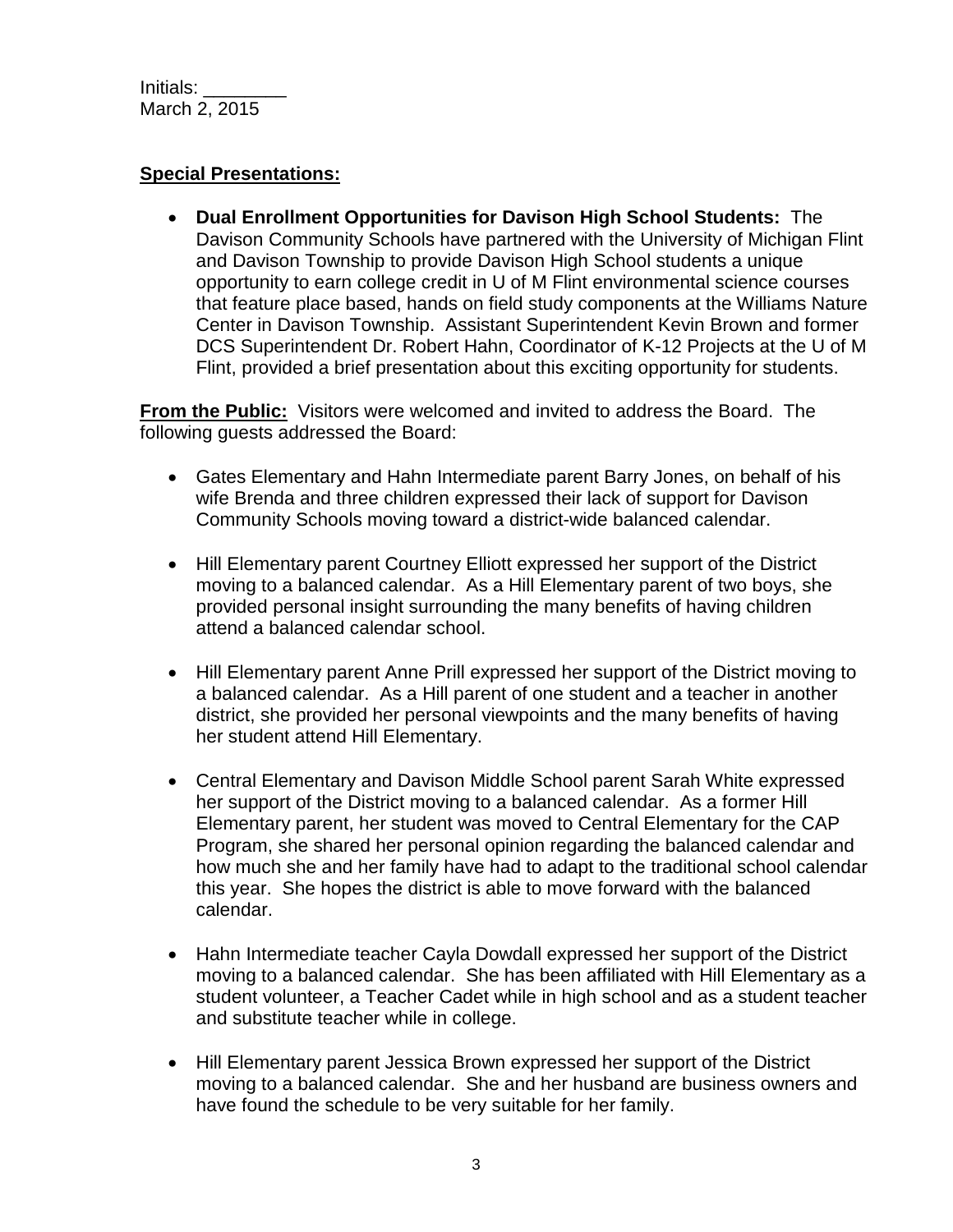• Kesha Norman, owner and CEO of Teach 2 Reach School of Cosmetology, addressed the Board as a follow up from the February 2, 2015 Board of Education meeting.

## **Correspondence:**

- Board Secretary Karen Conover read a thank you note from Hill Elementary crossing guard Barbara Starr in appreciation of the new stop sign received at the February Board of Education meeting.
- A letter received from Outreach East was also read to thank the Davison Community Schools for the generosity and support shown to Outreach East throughout 2014.

# **ACTION ITEMS:**

**APPROVAL OF ORGANIZATIONAL MEETING DATE:** Moved by Karen Conover, supported by Mark McGlashen, to approve July 13, 2015, 7:00 pm, in the Cardinal Center Board Room, as the date, time, and location for the District's Organizational Meeting. The motion was carried with a vote of 6-yes, 0-no.

**APPROVAL OF SCHOOL ADMINISTRATORS' WEEK IN DAVISON:** Moved by Mark McGlashen, supported by Kim Lindsay, to approve the resolution designating the week of March 2-6, 2015, to honor those who serve as school district administrators in Davison Community Schools. There was discussion. The motion was carried with a vote of 6-yes, 0-no.

#### **APPROVAL OF SUSPENSION OF BOARD POLICY 5939 – EVALUATION OF**

**CERTIFIED STAFF:** Recent uncertainty on the educator evaluation (teachers and administrators directly responsible for overseeing instruction) legislation has caused the district to analyze the District's board policy 5939. Moved by Karen Conover, supported by Mark McGlashen, to approve to suspend the language in Board Policy 5939 regarding student growth for the 2014/2015 school year and continue to implement the policy's language from the 2013/2014 school year as well as the requirement of a midyear review. There was discussion. The motion was carried with a vote of 6-yes, 0-no.

**ACCEPTANCE OF CONTRIBUTIONS:** Moved by Kim Lindsay, supported by Andrew Hall, to gratefully accept the following contributions and to direct the superintendent to express the Board's gratitude in writing:

• Richard and Mary Ann DuCharme donated \$500 to continue their sponsorship and support for the STEM based Davison High School Robotics FRC Team 3534 House of Cards. The generous funding will provide assistance with the cost of building materials and supplies. This is the fourth consecutive year the DuCharmes have donated \$500 in support of the team.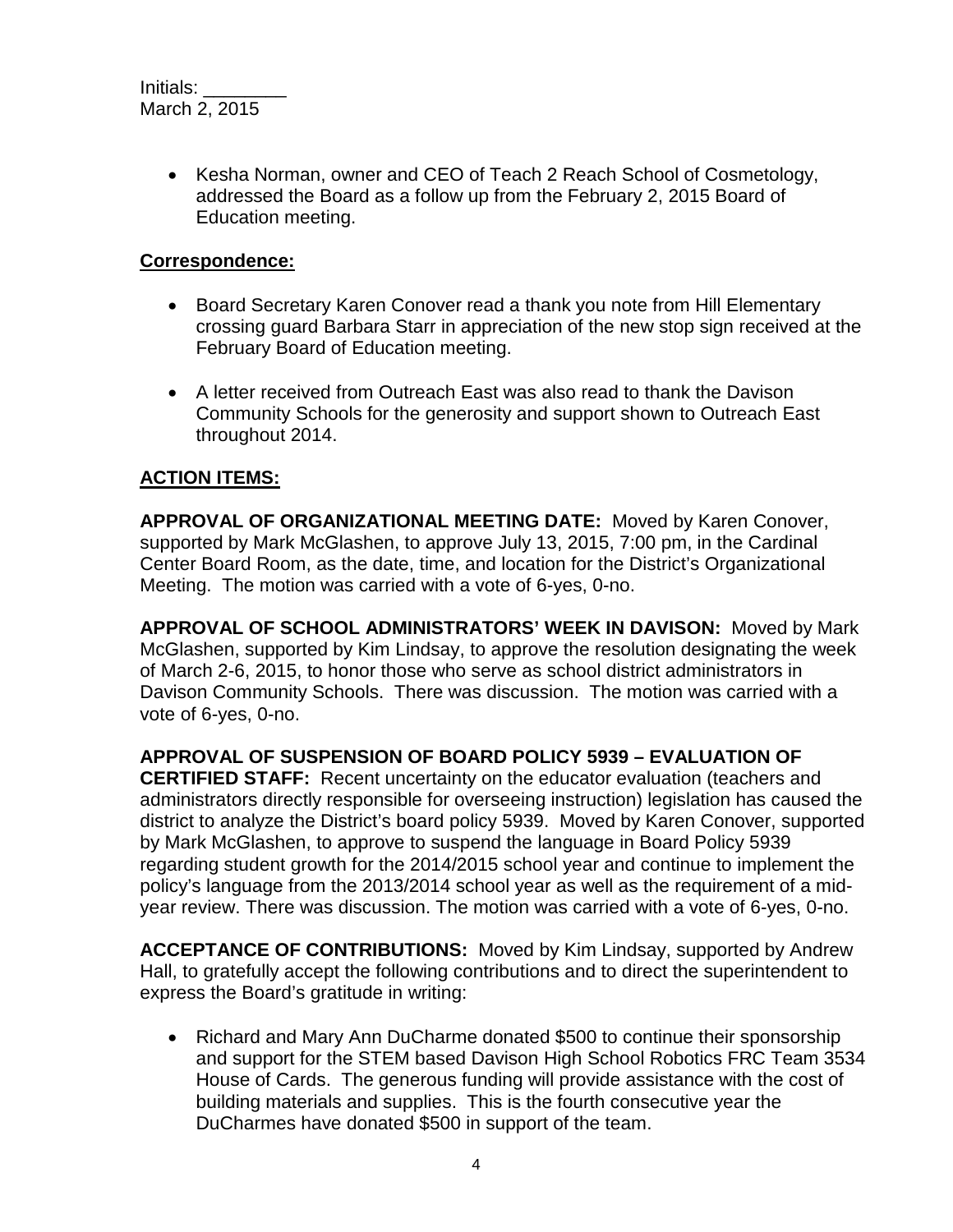- Hank Graff Chevrolet in Davison donated \$100 to the DHS Robotics FRC Team 3534 House of Cards to help purchase building materials for this year's competition.
- Hansen Funeral Home in Davison donated \$100 to the DHS Robotics FRC Team 3534 House of Cards, to help purchase building materials for this year's competition.
- For the second consecutive year, Patti Engineering located in Auburn Hills generously donated \$500 to the Davison High School Robotics FRC Team 3534 House of Cards. The company's contribution will help offset building costs to compete in this year's competition.
- Neighborhood Bagel, LLC. In Davison donated \$100 to the DHS Robotics FRC Team 3534 House of Cards, to help purchase building materials for this year's competition.
- Karen and Kenneth E. Vobach, M.D., P.C. Pediatrics generously donated \$1,200 to the Davison High School Robotics FRC Team 3534 House of Cards to offset building costs to compete in this year's competition. This is the third consecutive year the Vobachs have provided a monetary donation in support of the team.
- Kroger of Davison donated \$25 to Gates Elementary to purchase hot dog buns for the school's second grade Economics Fair.
- Jimmy John's of Davison donated \$200 in food to the Davison High School Robotics FRC Team 3534 House of Cards to consume during their full day build.
- WoJo's Garden Splendors in Davison donated \$150 to the Davison High School Athletic Department for purchase of equipment and supplies for the Girls' Softball program.
- Ryan Carley of First Merit Bank in Flint donated \$200 to the Davison High School Athletic Department for purchase of equipment and supplies for the Girls' Softball program.
- Davison resident Connie Hill donated \$150 to Hill Elementary. This generous donation will be used to help support the school's intersession and after school clubs.
- Crossing guard Mike Christopherson donated hats, scarves and gloves to Central Elementary for students who are in need.

There was discussion. The motion was carried with a vote of 6-yes, 0-no.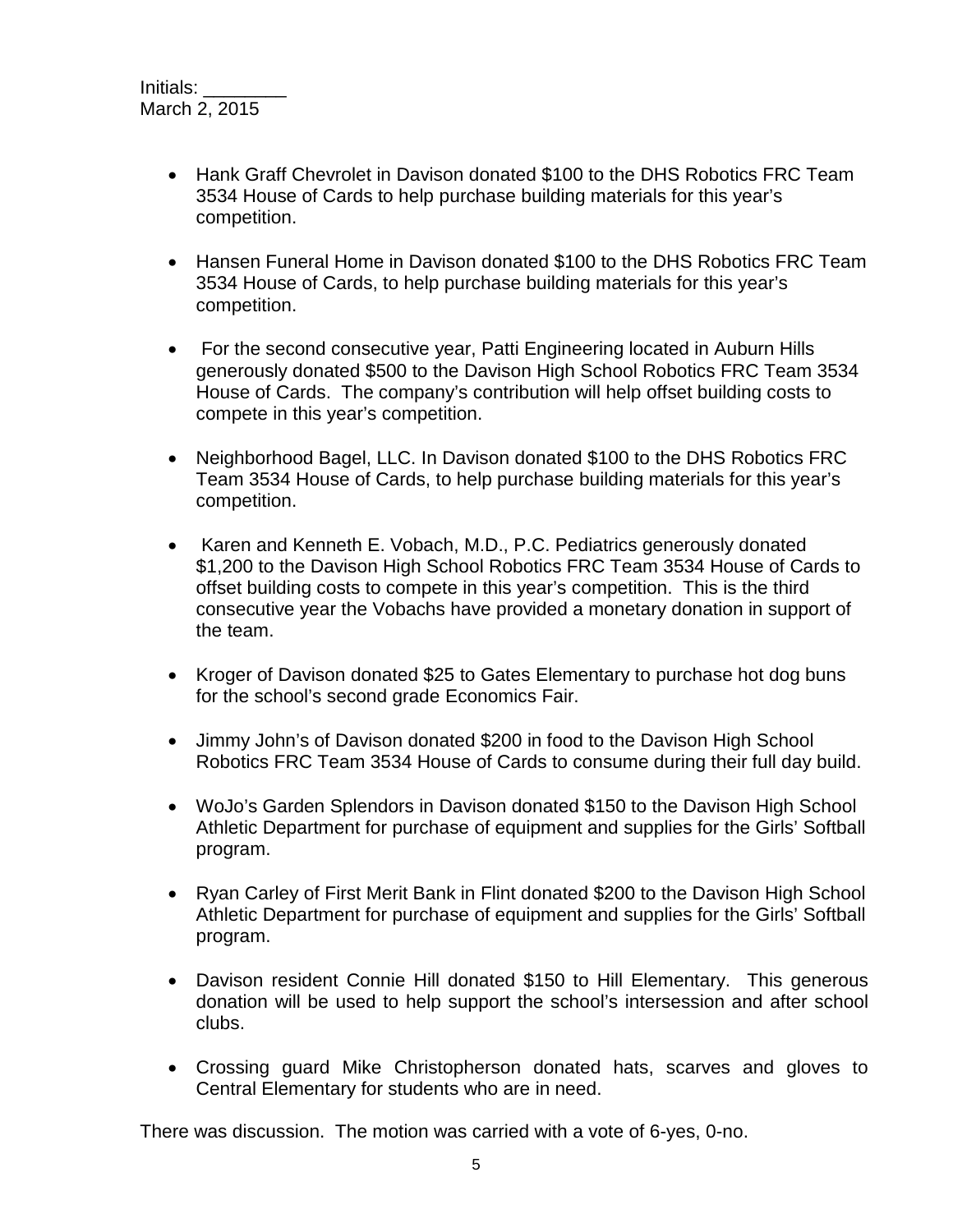## **INFORMATIONAL ITEMS:**

#### **From our Superintendent:**

- Superintendent Lieske informed the Board that he continues to engage the community in the balanced calendar conversation. Groups recently scheduled are DHS Student Council, a DMS English class and the Davison Chamber of Commerce. Parent post card surveys will be sent out next week.
- Superintendent Lieske announced the Central Elementary Open House has been scheduled for Monday, April 13<sup>th</sup>, just prior to the Board of Education meeting. More details will be available soon.
- Superintendent Lieske informed the Board that the 2014/2015 emergency/snow days are beginning to add up. Central Elementary is currently beyond its annual allotment so discussion is taking place regarding plans for make-up days.

#### **From our Student Representatives:**

• Amanda George and Ryan Myers reported on events of interest at Davison High School.

**Superintendent Evaluation Process:** Board members were provided a copy of the proposed Superintendent's evaluation form. Evaluation forms will be prepared and distributed to each Board member in compliance with the previously distributed timeline.

# **Other Matters Which May Properly Come Before the Board** (From Board members)**:**

• The Board of Education made comments.

#### **Future Meeting Dates:**

Next Regular Meeting: Monday, April 13, 2015 7:00 pm Davison High School Athletic Meeting Room 1250 N. Oak Road Davison, MI 48423

**CLOSED SESSION:** Moved by Kim Lindsay, supported by Karen Conover, to convene into closed session at 8:16 pm for the purpose of discussing collective bargaining which is allowed under Section 8[c] of Michigan's Open Meetings Act, MCL 15.268. The motion was carried with a vote of 6-yes, 0-no.